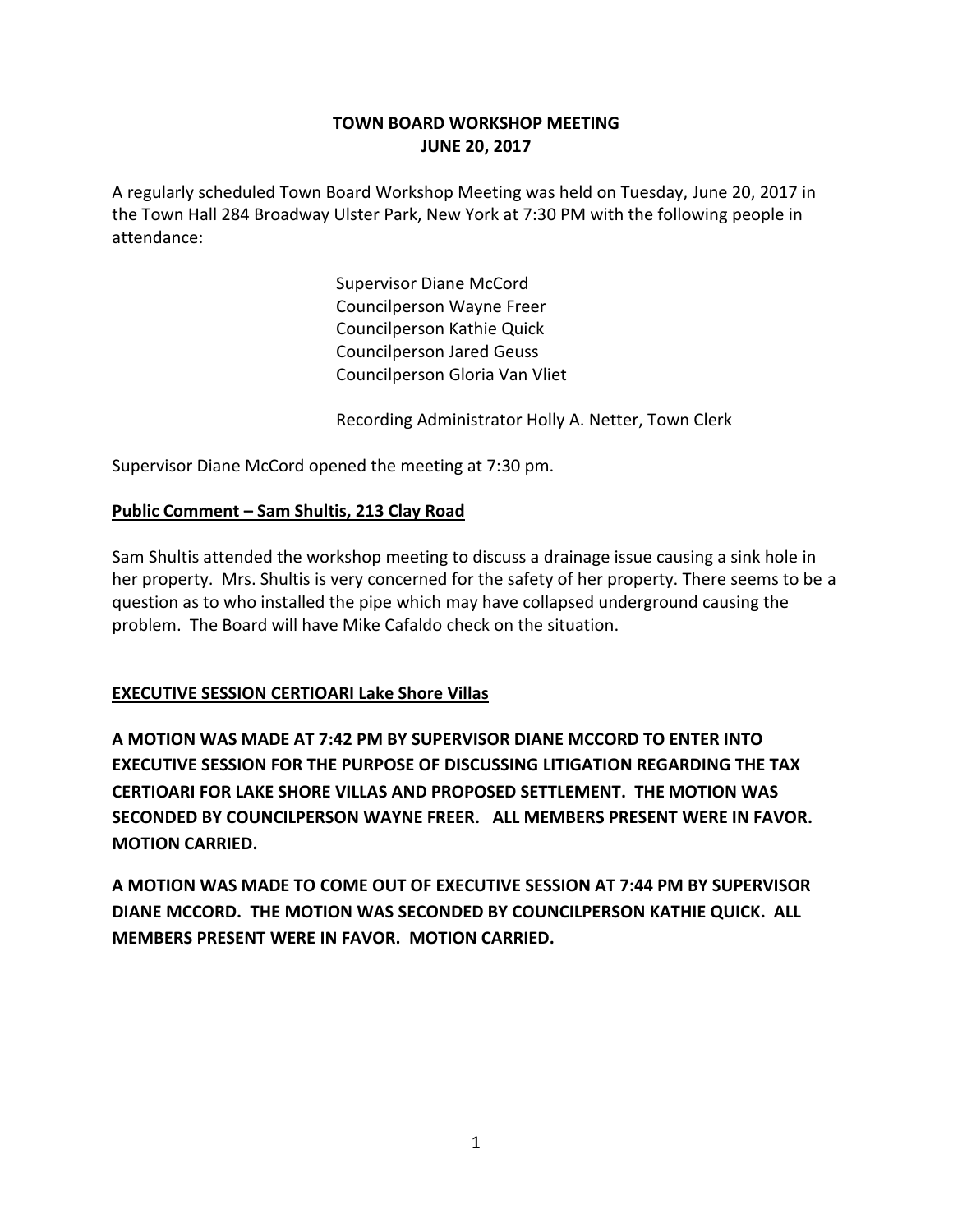# **RESOLUTION OF THE TOWN BOARD OF THE TOWN OF ESOPUS TO ACCEPT STIPULATION OF SETTLEMENT FOR TOWN OF ESOPUS ADV. MORGAN LAKESHORE VILLA SBL#64.1-1-15**

**BE IT RESOLVED**, by the Town Board of the Town of Esopus, in the County of Ulster, State of New York the following;

**WHEREAS**, the Town Board of the Town of Esopus has received and reviewed the proposed settlement in the above referenced matter,

**FURTHER BE IT RESOLVED,** that the 2015-16, and 2016-17 tax years shall be \$6,600,000 and that the revised assessment for the 2017-2018 tax year shall be \$6,400,000, that the provisions of Section 727 of the Real Property Tax Law shall extend through the tax roll established for the 2020-21 tax year, and

**THEREFORE BE IT RESOLVED,** that the Town of Esopus Town accepts the Judgement and Order and Stipulation of Settlement for Town of Esopus Adv Morgan Lakeshore Villa LLC.

| <b>Resolution offered by:</b>  | <b>Supervisor Diane McCord</b>       |            |
|--------------------------------|--------------------------------------|------------|
| <b>Resolution seconded by:</b> | <b>Councilperson Wayne Freer</b>     |            |
|                                | <b>Councilperson Gloria VanVliet</b> | <b>AYE</b> |
|                                | <b>Councilperson Wayne Freer</b>     | <b>AYE</b> |
|                                | <b>Councilperson Kathie Quick</b>    | AYE        |
|                                | <b>Councilperson Jared Geuss</b>     | AYE        |
|                                | <b>Supervisor Diane L. McCord</b>    | <b>AYF</b> |

### **RESOLUTION DULY ADOPTED.**

#### **AIR B&B**

The Town Board continued their discussion on regulating Air B&B's in the Town of Esopus. The general consensus of the Board is putting regulations in place that will ensure the homes are safe to occupy. Councilperson Geuss agrees that safety is the main concern but he does not want to over regulate to discourage tourism in the area. Councilperson Freer said there are several Towns in Western New York that had regulations in place for a while. He would like to see copies of other municipalities code regarding the Air B & B's to use as a guideline to create the code for Esopus. The Association of Towns may also have information regarding this topic. Supervisor McCord will gather the information.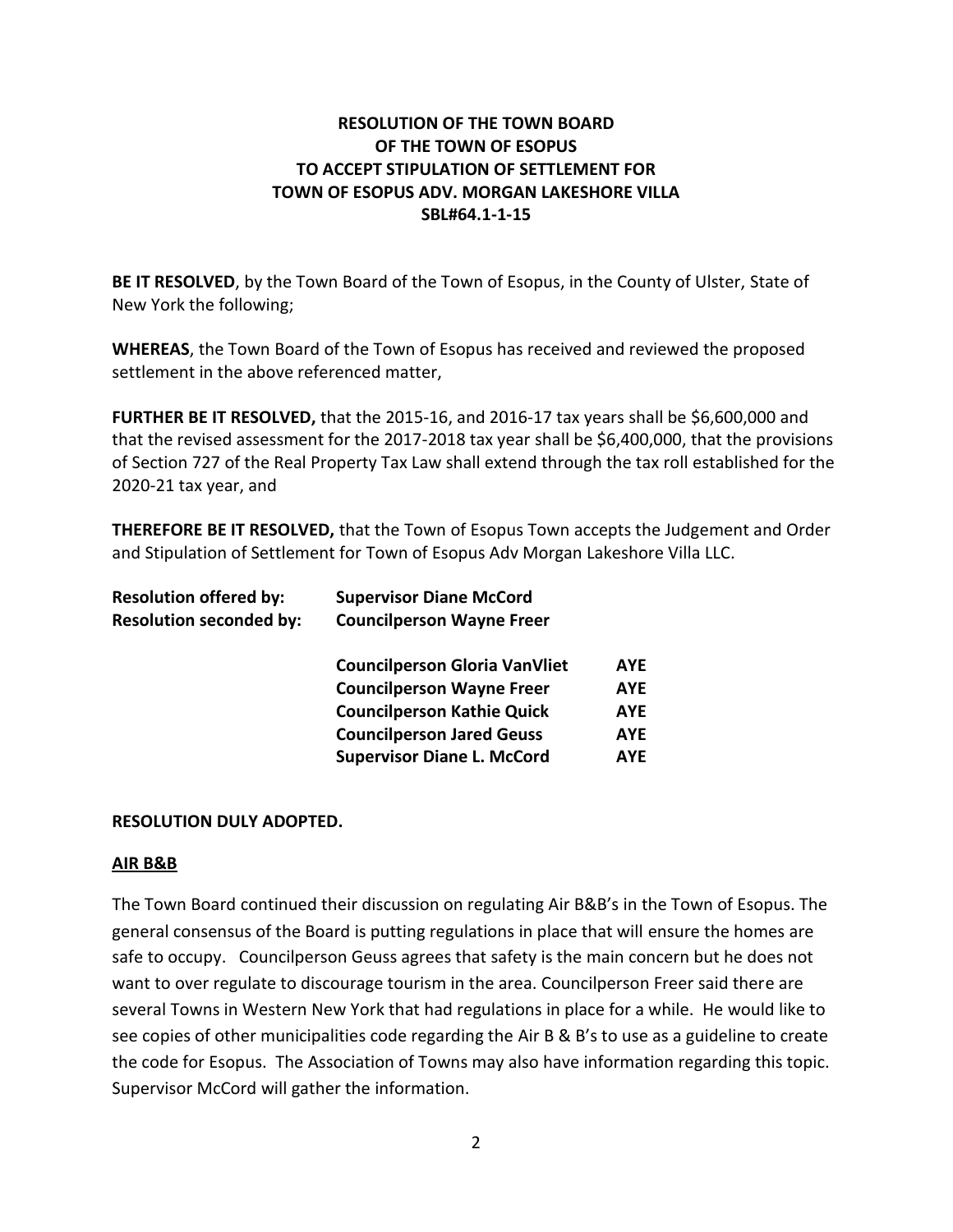### **Greene County Interest rate Increase**

The Bank of Greene County has increased their interest to 0.30% for all accounts that currently earn interest. The new rate will take effect June 14, 2017.

#### **GREENWAY MOU**

The Greenway MOU has been received and executed. The Town received \$7,500 from Greenway and \$7,500 will be matched by Scenic Hudson for the John Bouroughs Black Creek Trail Environmental Survey.

### **BUILDING DUMPED RIFTON PARK**

A dilapidated wooden building with a sign bearing the name Global Electric Co State University College Old Main Building New Paltz was dumped on Town Property in Rifton. Dan Vedder will take care of removing the building. SUNY New Paltz was contacted but no one was familiar with the building and where it came from.

#### **TRANSFER STATION**

Transfer Station liaison Jared Geuss reviewed a few issues that recently arose at the Transfer Station. There was an electrical issue that occurred causing problems with the scale and day to day operation of the Transfer Station. Members of the BQ Energy team who are working on the solar farm assisted Dan Vedder to get the problem rectified. The Board is grateful for their teamwork to get the matter remedied in a timely manner. The computers' hard drive crashed and was unrecoverable. Town Clerk, Holly Netter, reviewed the situation with the Board and what actions were taken to get the system up and functioning. A new computer tower and software was installed and new backup procedures are in place. Councilperson Freer suggested purchasing an external hard drive to back up the data. Deputy Clerk Barb Jankowski rebuilt the Excel spread sheet that had been lost and re entered data from 2017. There are minor issues that still need to be addressed with QuickBooks software regarding daily reports and worksheets which are being worked on. May had a profit of \$543.28. The carport being used to cover the roll off is scheduled to be delivered next week. The green/red signal light has been fixed as well for the scale.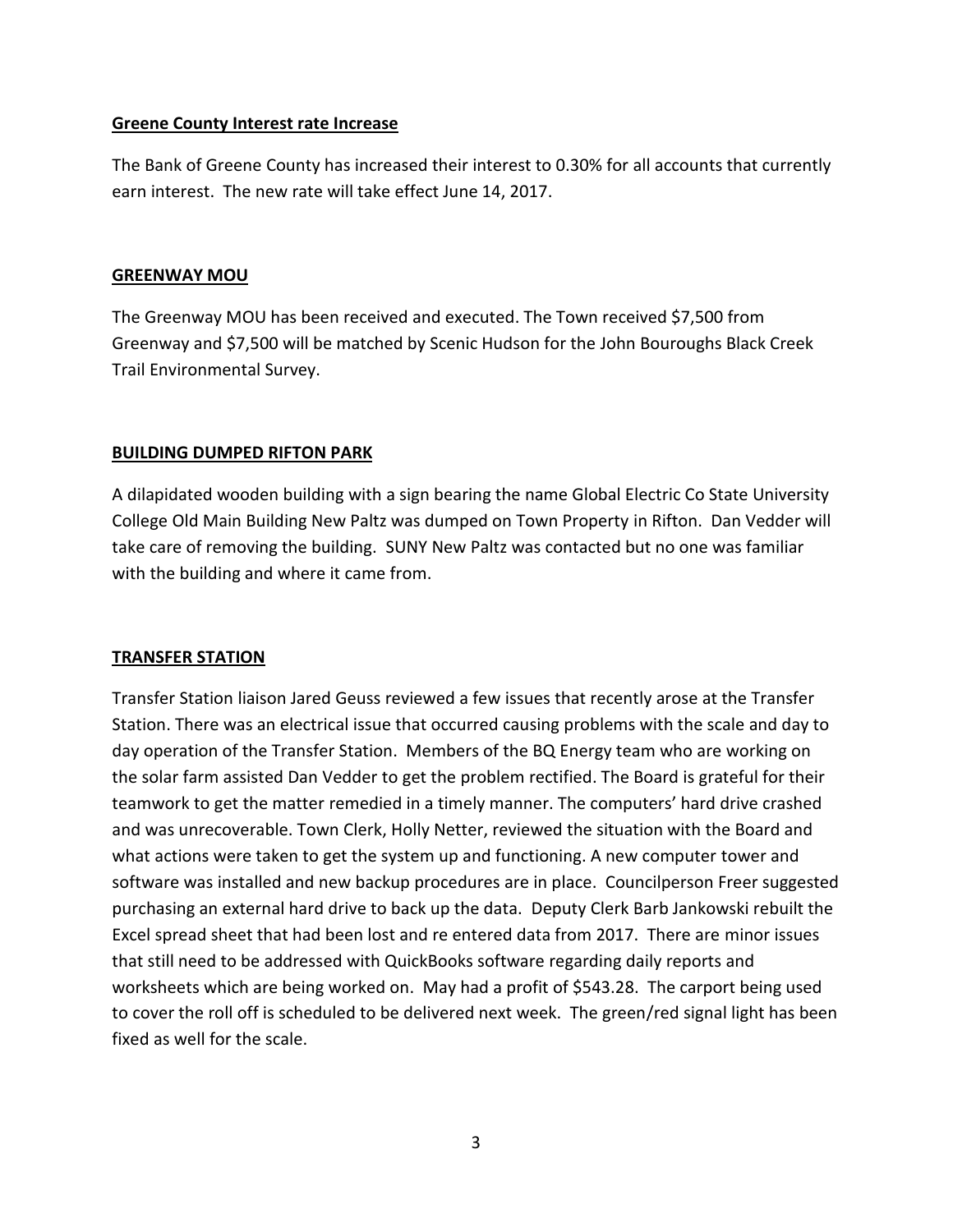## **TOWN HALL ENTRANCE SIGN**

The light at the entrance of the Town Hall has been repaired by Dan Vedder. The underground wiring had rotted and needed to be replaced.

## **BROADWAY LIGHTING**

There is an unknown problem with the lights on Broadway between New China Restaurant and Keyser's Funeral Home. Dan Vedder will also be addressing that issue.

# **HUDSON VALLEY REGIONAL COUNCIL CONFERENCE**

Water Superintendent Don Kiernan and Supervisor McCord will attend the Hudson Valley Regional Council Conference Friday June 23. They will also attend the Hudson River Water Protection & Scorecard Discussion on July 10. A review of these meetings will be held at a future workshop meeting.

### **COMPREHENSIVE PLAN SURVEY**

The Comprehensive Plan Survey has been extended to June 30<sup>th</sup>. Councilperson Geuss said if there is other criteria the Board would like analyzed from the results there is still time to arrange for the information to be compiled; such as breaking down the results by age or any other demographic.

### **MISCELLANEOUS**

Supervisor McCord will send out the budget packets to department heads to be completed by August 1st.

Town Clerk Holly Netter will set up a meeting to review our options with Verizon to see if it is feasible to eliminate and stream line the service. Currently when there is a phone issue we are dealing with 3 companies, Superior for the equipment, Magna 5 (formally Corner Stone) and Verizon.